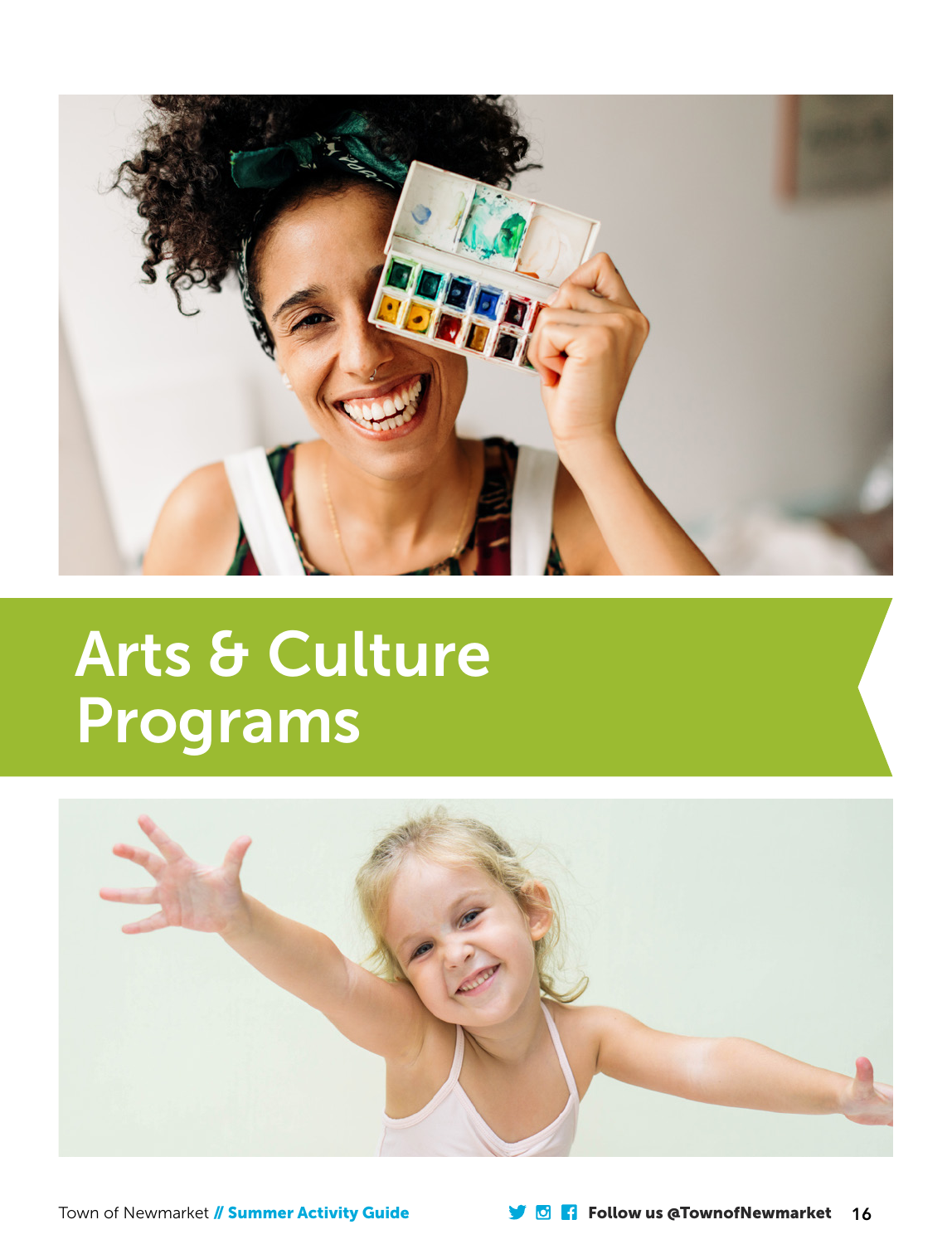

# An introduction to



# A new way to discover Arts and Culture programs

The disciplines of language, arts, music, performing arts, technology and more, begin by sparking young interests early.

As your child progresses and has an opportunity to choose, our programming can enhance their knowledge and skills, and nurture their growing interests and passions. Later, your child may express a deeper interest in following a specific PATH. For adults our PATHs can ignite your passion.

In this edition of the Guide you will note a number of PATHS identified to better understand our Cultural programming opportunities.

'PATHS' is our long- term skill development network of programs designed to advance appreciation for the arts, culture and technology. For the younger age, it is a play-based and discovery model that focuses on the learning process as much as the results. For the more mature, it is a pathway to life-long learning.

#### PLAY Based Learning:

Preschoolers learn best through hands-on imaginative play.

### ARTS Programming:

Children will explore a broad range of the arts to discover their interests and test pilot their skills.

### TECHNOLOGY based Exploration:

Will provide a modern tool for discovery in the emerging landscape of the creative industries and technology.

#### HUB Based Skills:

Helps children to work in pairs and teams in a welcoming and diverse learning environment, while experiencing citizen-based collaboration where everyone is welcome.

#### SPECIALIZE Your Learning:

For your child or yourself; a personal pathway to passion.

We provide a 'safe space' environment where everyone is a welcome learner and participant. The Town of Newmarket commits to nurturing and embracing diversity in creating an environment for extraordinary public service. The Town promotes equity, accessibility, and inclusion through our thoughts and actions in support of our growing community.